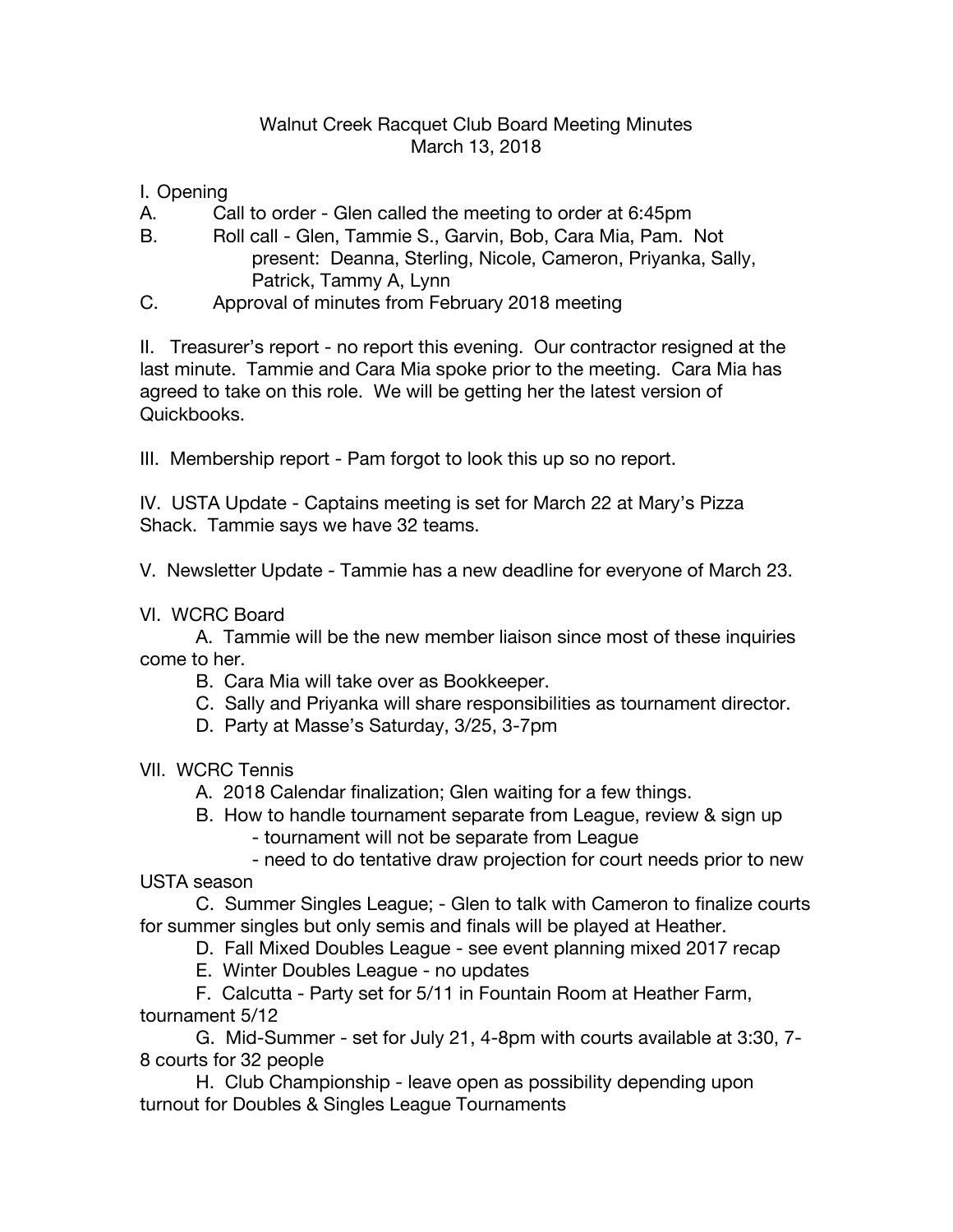VIII. Courts and Play

A. PROs meeting -

- Held 3/6, Glen, Tammie, Pam, Carl B, went and spoke on behalf of keeping the current payment system. Dennis G & Carlos C spoke in

support of Lifetime's proposal.

- We need to prepare alternative proposal to LT's, submit to Kevin Safine and then to PROs at next meeting on 4/9; note this is a change from their regular schedule due to Spring break. Glen to take the lead on proposal. We all need to gather people to attend the 4/9 meeting.

B. Northgate Resurfacing - City has allocated \$400-450K toward fixing the courts in the next 3 years. More people need to go to City Council meetings to urge them to spend the money sooner rather than later.

C. HF Courts - USTA matches should be moving back to courts 1,2,3 this month and LT says a new shade structure in front of court 4 should be done this year. When construction on 2 pickleball courts & teaching courts will begin is unknown.

D. Tennis experience survey - Survey Glen did just prior to 3/6 PROs meeting was responded to by 185 people in just 36 hours, with 81.6% of responders saying they are not in favor of LT's changes to the payment system at Heather.

E. Storage at Rudgear - Glen continues to try and get movement on this.

F. We need to look into replacing existing scorecards.

## IX. Website - no update

X. Lifetime

A. Continues to push to change fee structure, eliminating the court usage card.

B. Glen, Tammie S and Pam met with Dana & Isabella at the City offices along with Karen Heaston on 3/12; Kevin Safine could not attend. It seems obvious that Karen is in agreement with LT's proposal. We're hoping Kevin is more open to hearing us.

C. In a separate conversation with Tammie, Isabella agreed to try and get a comprehensive calendar online to be make court reservations more transparent.

D. We agreed to do a postcard addressed to Kevin Safine that carries the message that the sender wants to maintain the existing payment structure. Pam to draft language, Tammie to get printed and we will begin handing to everyone we know.

E. Isabella also agreed to write an article for our newsletter about how to use the court reservation system.